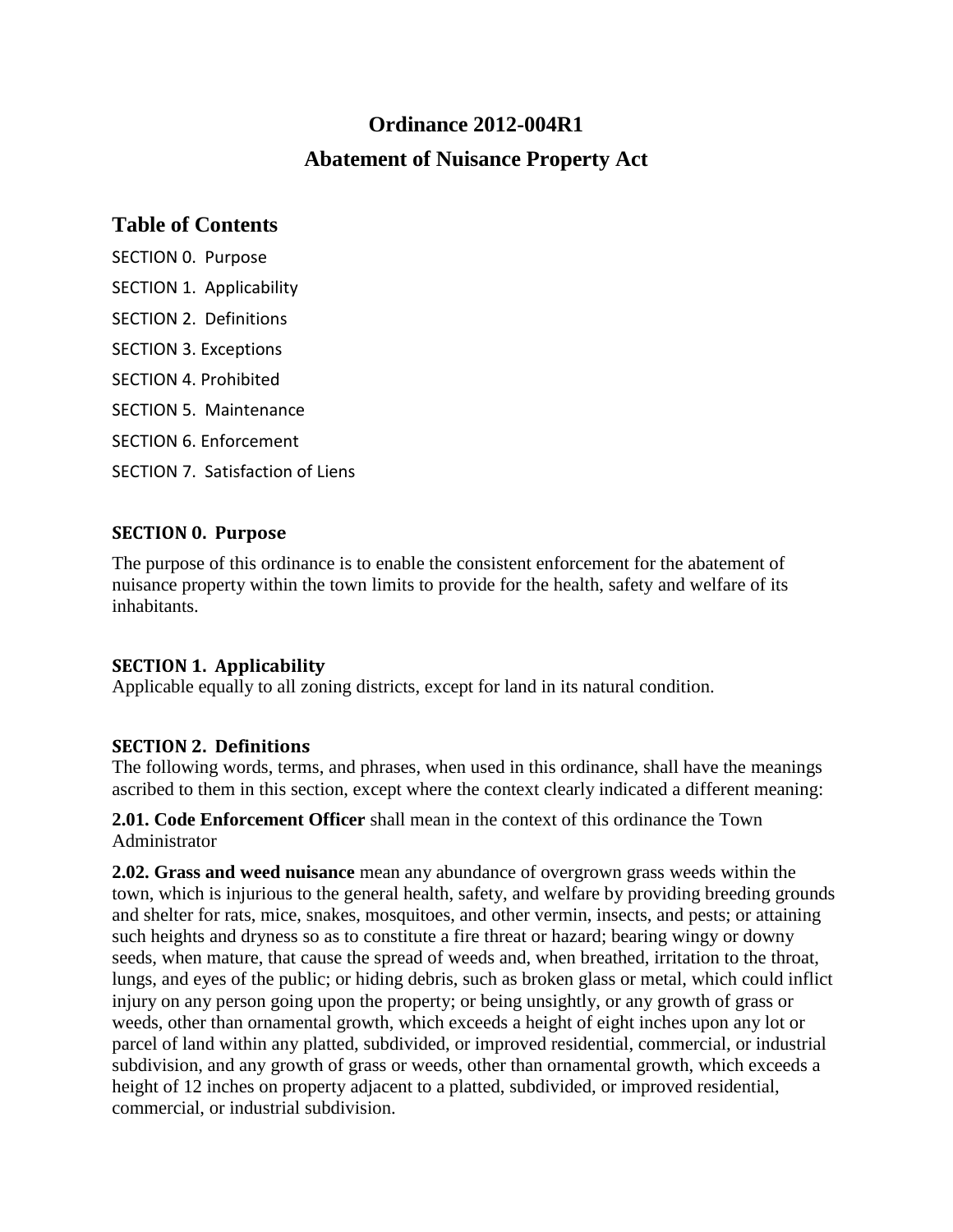**2.03. Improved subdivision** means a division of a tract of land or acreage into tracts or parcels, and the improvement by construction of streets, water lines, and, where applicable, sewer lines to serve the subdivided property.

**2.04. Natural condition** means uncultivated and unseated land, still in a state of nature; but any growth on land once it has been cleared or plowed is not a natural condition, even though it has not been planted or cultivated by anyone.

**2.05. Owner of property** means legal titleholder, or lessee, or occupant of property, or agent of legal titleholder or lessee, in charge, possession, or control of the property.

#### <span id="page-1-0"></span>**SECTION 3. Exceptions**

Excepted from the requirements of this ordinance are:

**3.01.** Any property which is in its natural condition.

**3.02.** Any property which is located outside any improved subdivision and is located more than 200 feet from any boundary of any lot or parcel of real estate upon which any dwelling is located, and more than 200 feet from any commercial enterprise.

**3.03.** Cultivated row crops and garden plants in their respective growing seasons. But this exception applies only to growing crops and garden plants and shall not be construed to permit any crops or garden to become overgrown with grass and weeds in violation of the remaining terms of this ordinance.

**3.04.** Ornamental shrubbery and ground cover, provided that such uses are part of a landscaping theme and not associated with a general deterioration of the property.

#### <span id="page-1-1"></span>**SECTION 4. Prohibited 4.01. Overgrown Condition**

It shall be unlawful and a nuisance, in violation of this ordinance, for the owner of any real property situated within the corporate limits of the town to allow such real property to become overgrown with tall grass, or with any weed or plant such as jimson, burdock, ragweed, cocklebur, or other weed of like kind, or any weed or plant bearing wingy or downy seeds, or any weed or plant that is otherwise noxious, dangerous, harmful, or poisonous.

#### <span id="page-1-2"></span>**SECTION 5. Maintenance**

**5.01.** It shall be the duty of the owner of any real property located within the town to maintain any grass or weeds growing upon the property in such manner as not to constitute a nuisance.

**5.02.** The duties and obligations of the owner if any real property located within the town extend to, and include, any such real property situated within a dedicated right-of-way or easement burdening the property, except to the extent that it may be impracticable to do so because of public facilities located there. Such right-of-ways and easements must be maintained by the owner in a manner consistent with the maintenance of the owner's remaining property and within the requirements set forth in this ordinance, except to the extent it may be impracticable to do because of public facilities located there.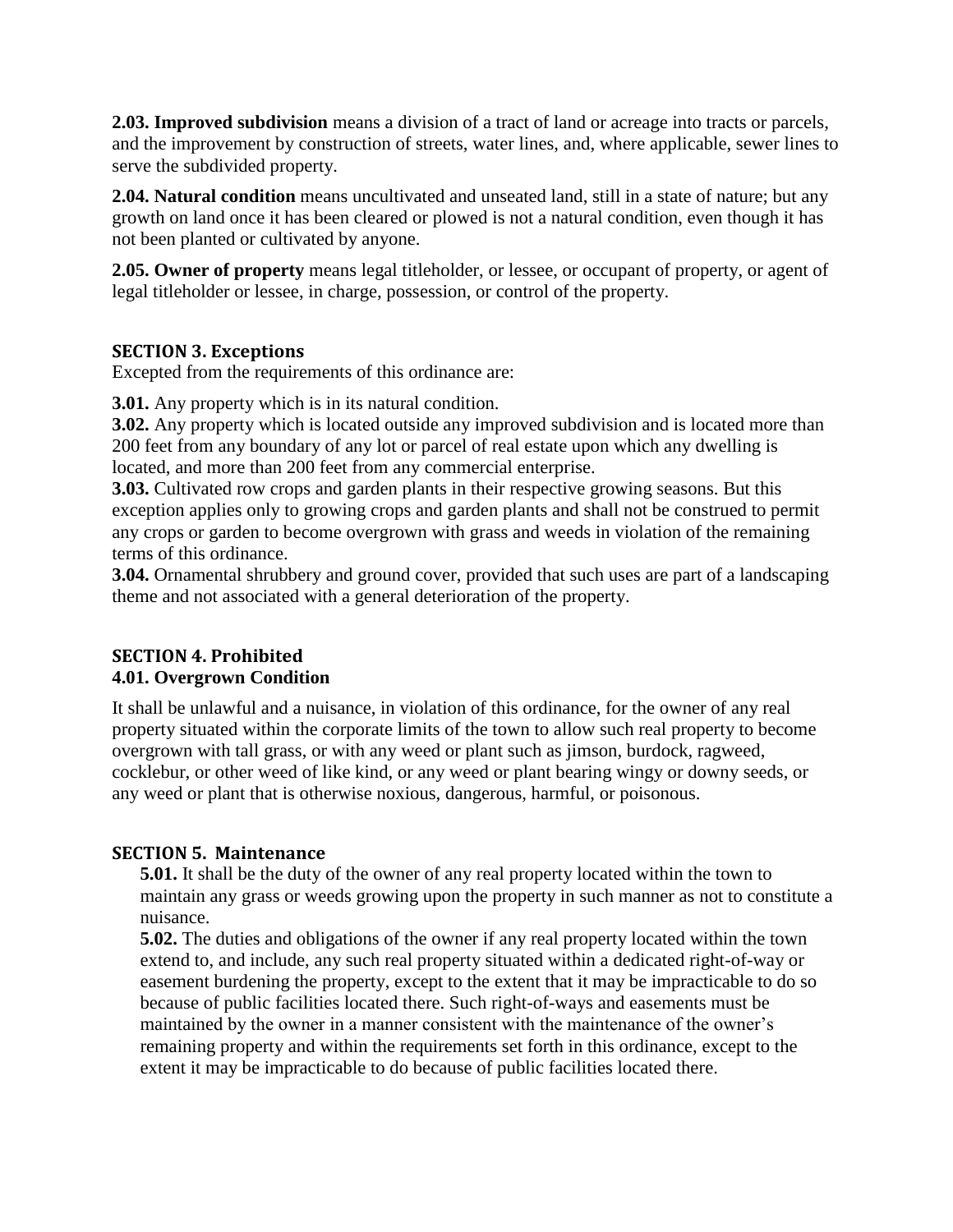**5.03.** The dedication and existence of a right-of-way for a public road and of an easement for drainage or for public utilities represents the grant of only a limited interest in property and does not change the actual ownership of the property upon which the right-of-way or easement is located.

**5.04.** The public authority maintains right-of-ways and easements only to the extent necessary to maintain the public facility and to maintain safety. The owner of the burdened property continues to control the property, except to the extent that such control interferes with the public use.

**5.05.** The public authority does not cut grass, weeds, and other growth upon right-of-ways or easements, except to the extent necessary for operations and safety purposes. All other maintenance is the responsibility of the owner of the property upon which the right-of-way or easement is located.

#### <span id="page-2-0"></span>**SECTION 6. Enforcement**

**6.01.** If the owner of real property located within the corporate limits of the town shall fail or refuse to comply with the provisions of this ordinance, the code enforcement officer may, at the Code Enforcement Officer's digression, cause to be served upon such owner a notice:

**A.** Delivered, in person or by first class mail, and requiring such owner to comply with this ordinance within a time stated in the notice.

**B.** Or, to appear for an administrative hearing before the code enforcement officer to determine whether the owner is in violation of this ordinance.

**1.** The notice shall appraise the owner of the facts of the claims against him and shall name a particular date, time, and place for such hearing.

**2.** The code enforcement officer and the owner shall have the right to compel attendance of witnesses on his own behalf at such hearing.

**6.02.** If, after the hearing, the code enforcement officer finds that this ordinance has been violated and a nuisance exists, the owner shall have five days from the hearing date, or five days from the date of the notice sent, by personal service or by first class mail of the code enforcement officer's determination, whichever is the later date, to comply with this ordinance. **6.03.** Upon failure of the owner to take the required action, either as stated in the delivered notice, or after the hearing, the code enforcement officer may thereafter institute the following enforcement procedures:

**A.** The code enforcement officer may take corrective action.

**B.** The code enforcement officer shall keep an account of the costs of the corrective action and shall render an itemized report in writing to the town council.

**C.** That cost will include an administrative fee of \$50.00 in addition to costs.

**D.** The owner shall be notified by first class mail at least five days in advance of the time fixed by the code enforcement officer for the council to receive the report and the owner may appear at that time and present objections, if there are any, to the report.

**E.** At the time fixed for receiving and considering the report, the town council shall hear the report, together with any objections which may be raised by any of the owners whose property is liable to be assessed for the work and thereupon make such modifications in the report as they deem necessary, after which by motion or resolution the report shall be confirmed.